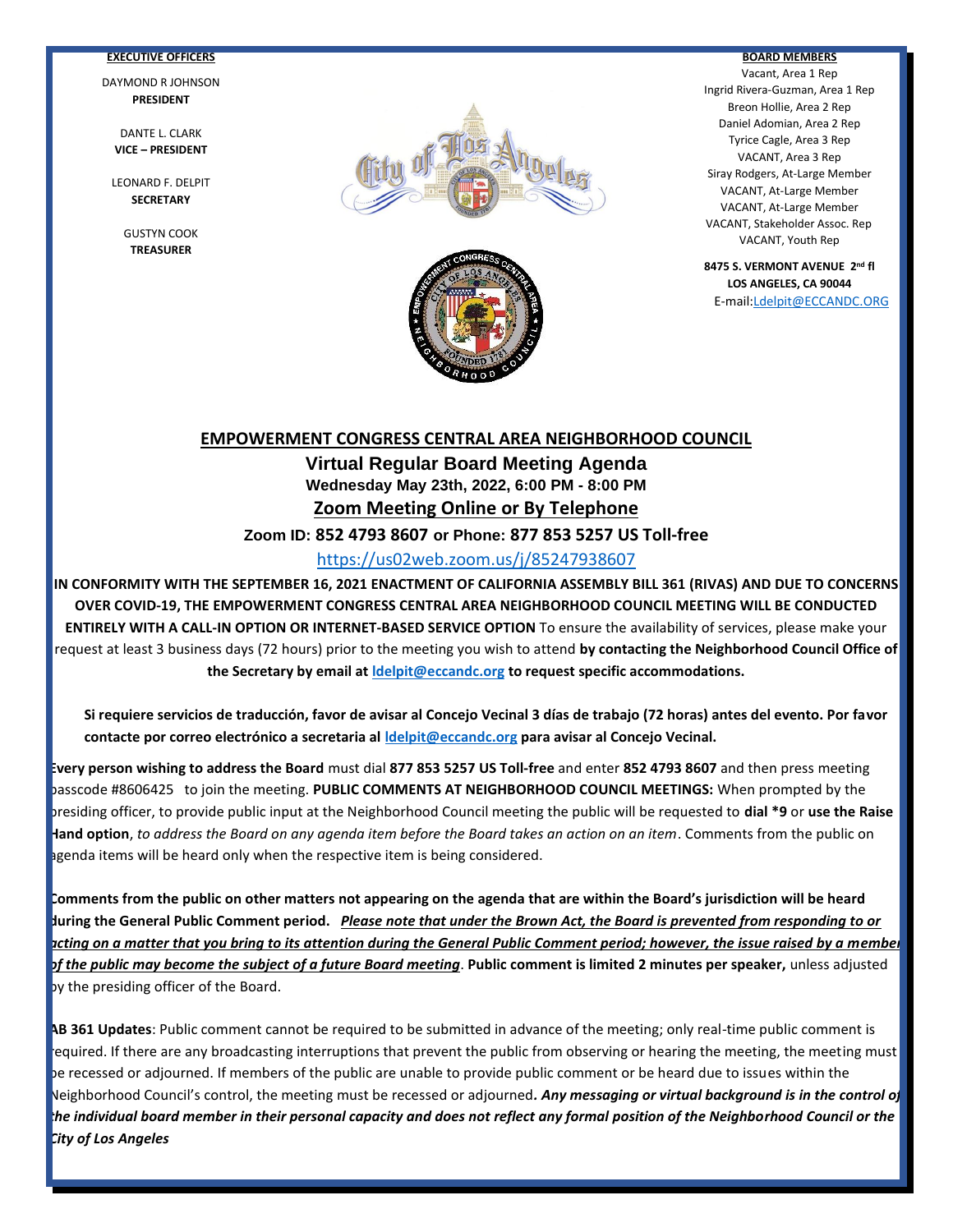#### *Notice to Paid Representatives -*

 *If you are compensated to monitor, attend, or speak at this meeting, City law may require you to register as a lobbyist and report your activity. See Los Angeles Municipal Code Section 48.01 et seq. More information is available at [ethics.lacity.org/lobbying.](http://ethics.lacity.org/lobbying) For assistance, please contact the Ethics Commission at (213) 978-1960 or [ethics.commission@lacity.org](mailto:ethics.commission@lacity.org)*

*The Neighborhood Council system enables meaningful civic participation for all Angelenos and serves as a voice for improving government responsiveness to local communities and their needs. We are an advisory body to the City of Los Angeles, comprised of stakeholder volunteers who are devoted to the mission of improving our communities.*

**I. WELCOME/CALL TO ORDER** (President)

**II. ROLL CALL & CERTIFICATION OF QUORUM (Secretary)**

**III. Approval of Minutes from previous Board meetings (Secretary)**

### **III**. **CHAIRPERSON'S REPORT/ADMINISTRATIVE MOTIONS (Voice Vote Required on all board action) (President)**

- a) **(Board Action)** Motion to approve and accept the reimbursement of **\$24.57** received from NC President Daymond Johnson as required by the Office of City Clerk NC Funding Department.
- **b) (Board Action)** Motion to acknowledge the Purchase made on 05/13/2022 for **\$656.98** for **2,000 NC outreach brochures.**
- c) **(Board Action)** Motion to acknowledge and approve the purchase made for **5 Laptops** in the amount of **\$4,694.84**
- d) **(Board Action)** Discussion and possible action to approve the Co-Sponsorship of the Chesterfield Square Block Club Mural Dedication event in August 2022 in the amount not to exceed **\$4,000.00**
- e) **Presentation:** Mr. Albert Lord, VP Govt Relations & Art Programs Community Build, Inc Juneteenth Classical Music & Dance Festival
- f) **(Board Action)** Discussion and possible action to approve the NPG request from community build's Juneteenth Classical Music & Dance Festival in the amount not to exceed **\$5,000.00**
- g) **(Board Action)** Discussion and possible action to approve **\$200** per month for 1 Zoom license.
- h) **Presentation:** Mr. Michael Schneider, Founder Streets for All Healthy Streets LA Mobility Plan 2035
- i) **(Board Action)** Discussion and possible action to approve a letter of support for the Healthy Streets LA Mobility Plan 2035.

## **IV. TREASURER'S REPORT**

- a. Discuss and possible action to approve September 2021 MERS
- b. Discuss and possible action to approve March 2022 MERS
- c. Discuss and possible action to approve February 2022 MERS

## **V. PRESENTATIONS**

Lameese Chang, LADOT – **Western Avenue Redesign Project update** Armine Sargsyan, Outreach Analyst - **California Department of Insurance - California Low-Cost Auto Insurance Program (CLCA)**

Brett Roberts – Los Angeles Metro – **Rail to Rail Project** Steven Katigbak – Los Angeles City Planning - **Update on Slauson Corridor Transit Neighborhood Plan** William Flores, Founder, **South Central Arts** Josh Francis, **Florence Avenue Bus Priority Lanes Project (tentative)**

## **VI. GENERAL PUBLIC COMMENTS ON NON-AGENDA ITEMS (Secretary) 2 minutes per speaker**

## **VII. GOVERNMENT REPORTS AND ANNOUNCEMENTS 2 Minutes per speaker**

a.) Los Angeles City Council District Representatives

b.) County Representatives– Board of Supervisors / County Agencies, Departments

c.) State Representatives Assembly/Senate District / State Agencies, Departments

d.) LAUSD Representative Board District 1